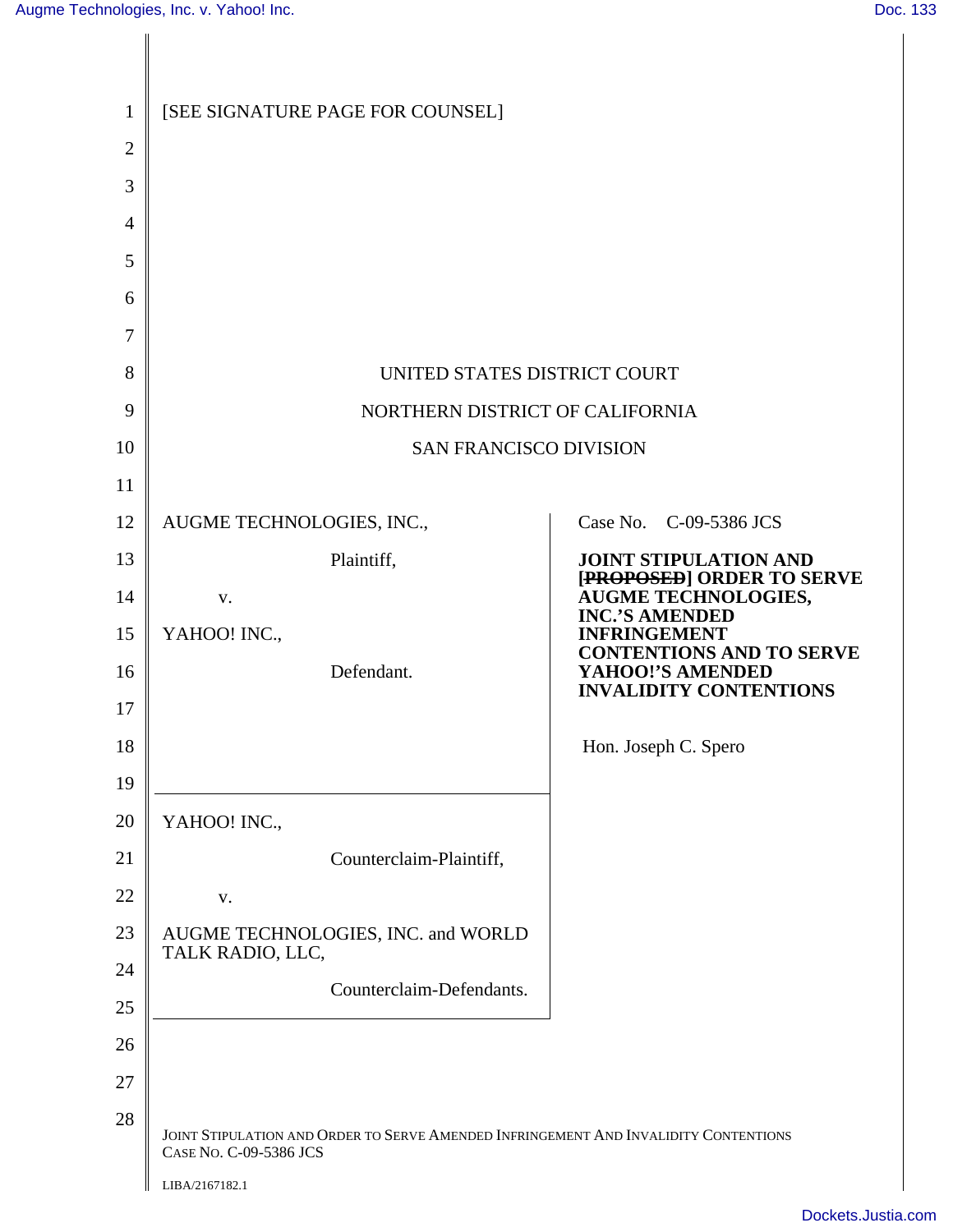| $\mathbf{1}$   | Pursuant to Civil Local Rule 7-12, the parties, through their undersigned counsel, hereby                                          |  |  |
|----------------|------------------------------------------------------------------------------------------------------------------------------------|--|--|
| $\overline{2}$ | stipulate, subject to the Court's approval, as follows:                                                                            |  |  |
| 3              | On March 8, 2011, Yahoo! provided to Augme Technologies, Inc. ("Augme") Yahoo!'s                                                   |  |  |
| $\overline{4}$ | Supplement to First Amended Invalidity Contentions, and on March 24, 2011, Yahoo! filed its                                        |  |  |
| 5              | Motion to Supplement Its Patent L.R. 3-3 & 3-4 Invalidity Contentions (Docket No. 120);                                            |  |  |
| 6              | The parties hereby stipulate, subject to Court approval, that Yahoo! may serve its March 8,                                        |  |  |
| $\overline{7}$ | 2011 supplement to its First Amended Invalidity Contentions;                                                                       |  |  |
| 8              | Augme further agrees and stipulates that it will not oppose Yahoo!'s Motion to                                                     |  |  |
| 9              | Supplement Its Patent L.R. 3-3 & 3-4 Invalidity Contentions (Docket No. 120);                                                      |  |  |
| 10             | On April 1, 2011, Augme provided to Yahoo! Augme's Second Amended Infringement                                                     |  |  |
| 11             | Contentions;                                                                                                                       |  |  |
| 12             | The parties hereby stipulate, subject to court approval, that Augme may serve its April 1,                                         |  |  |
| 13             | 2011 Second Amended Infringement Contentions;                                                                                      |  |  |
| 14             | THEREFORE, the parties request the entry of an order permitting (1) Yahoo! to serve its                                            |  |  |
| 15             | March 8, 2011 Supplement to First Amended Invalidity Contentions; and (2) Augme to serve its                                       |  |  |
| 16             | April 1, 2011 Second Amended Infringement Contentions.                                                                             |  |  |
| 17             |                                                                                                                                    |  |  |
| 18             | Dated: April 8, 2011<br>Respectfully submitted,                                                                                    |  |  |
| 19             | By: /s/ Charles F. Koch                                                                                                            |  |  |
| 20             | Thomas J. Scott Jr. (pro hac vice)<br>tscott@goodwinprocter.com                                                                    |  |  |
| 21             | Jennifer A. Albert (pro hac vice)<br>jalbert@goodwinprocter.com                                                                    |  |  |
| 22             | Goodwin Procter LLP<br>901 New York Avenue NW                                                                                      |  |  |
| 23             | Washington, DC 20001<br>Tel.: (202) 346-4000; Fax: (202) 346-4444                                                                  |  |  |
| 24             | Erica D. Wilson (SBN 161386)                                                                                                       |  |  |
| 25             | ewilson@goodwinprocter.com<br>Goodwin Procter LLP                                                                                  |  |  |
| 26             | 3 Embarcadero Center, 24 <sup>th</sup> Floor,<br>San Francisco, California 94111-4003                                              |  |  |
| 27             | Tel.: (415) 733-6000; Fax: (415) 677-9041                                                                                          |  |  |
| 28             | Gregory S. Bishop (SBN 184680)<br>gbishop@goodwinprocter.com                                                                       |  |  |
|                | JOINT STIPULATION AND ORDER FOR PARTIES TO SERVE AMENDED INFRINGEMENT<br>1<br>AND INVALIDITY CONTENTIONS<br>CASE NO. C-09-5386 JCS |  |  |

∥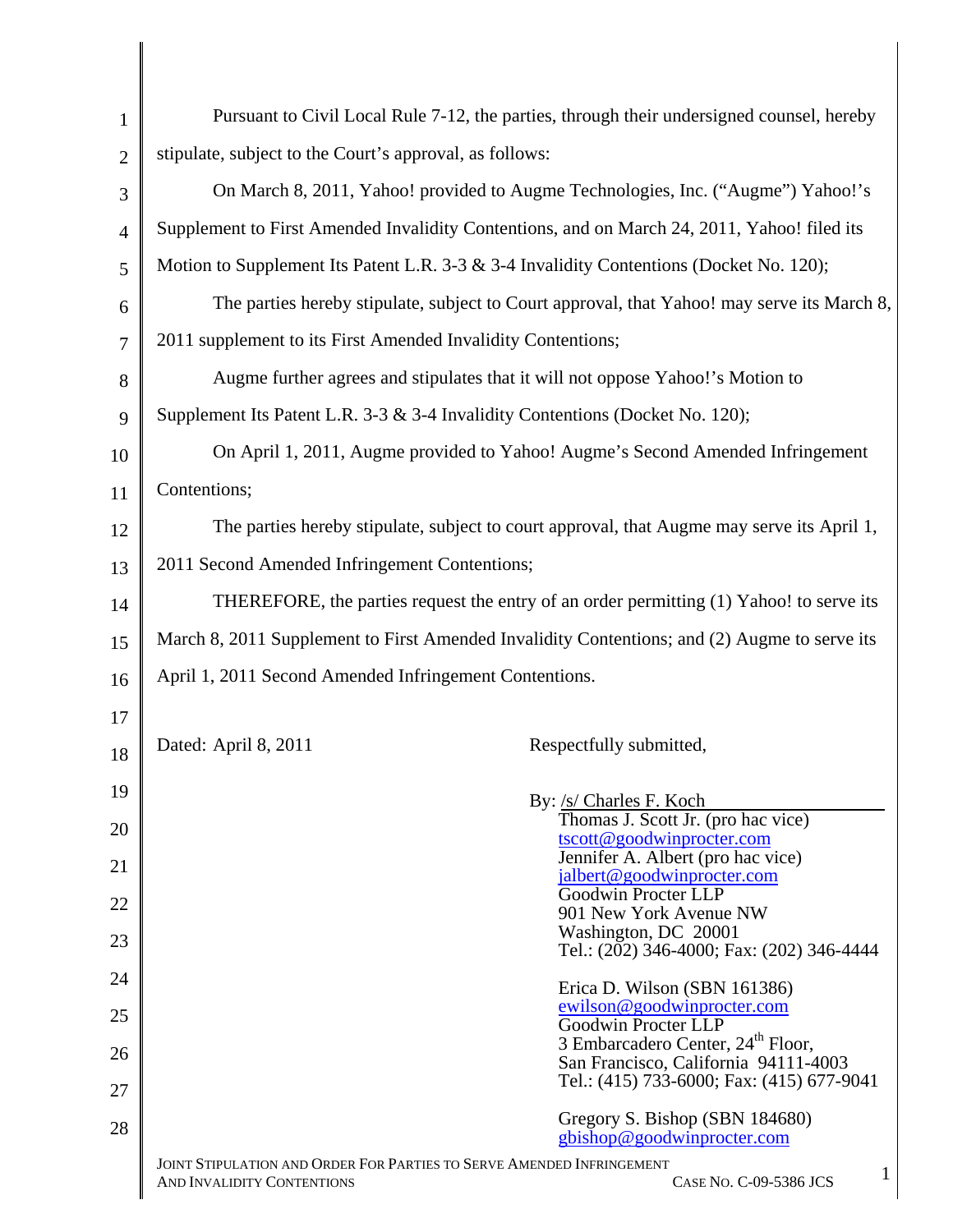| $\mathbf{1}$<br>$\overline{2}$<br>3<br>$\overline{4}$<br>5<br>6 |                                                                                | Charles F. Koch (SBN 256683)<br>ckoch@goodwinprocter.com<br>Rebecca Unruh (SBN 267881)<br>runruh@goodwinprocter.com<br><b>GOODWIN PROCTER LLP</b><br>135 Commonwealth Drive<br>Menlo Park, California 94025-1105<br>Tel.: (650) 752-3100; Fax: (650) 853-1038<br>David R. Shaub (SBN 032322)<br>Lisbeth Bosshart (SBN 201822)<br>Robert C. Matz (SBN 217822) |
|-----------------------------------------------------------------|--------------------------------------------------------------------------------|--------------------------------------------------------------------------------------------------------------------------------------------------------------------------------------------------------------------------------------------------------------------------------------------------------------------------------------------------------------|
| 7                                                               |                                                                                | <b>SHAUB &amp; WILLIAMS LLP</b><br>12121 Wilshire Boulevard, Suite 205                                                                                                                                                                                                                                                                                       |
| 8                                                               |                                                                                | Los Angeles, CA 90025-1165<br>Tel: (310) 826-6678; Fax: (310) 826-8042                                                                                                                                                                                                                                                                                       |
| 9                                                               |                                                                                | lawfirm@sw-law.com<br>David G. Rosenbaum (admitted pro hac vice)                                                                                                                                                                                                                                                                                             |
| 10                                                              |                                                                                | Ayhan E. Mertogul (admitted <i>pro hac vice</i> )<br>ROSENBAUM & SILVERT, P.C.<br>1480 Techny Road                                                                                                                                                                                                                                                           |
| 11                                                              |                                                                                | Northbrook, IL 60062<br>Tel: (847) 770-6000; Fax: (847) 770-6006                                                                                                                                                                                                                                                                                             |
| 12                                                              |                                                                                | drosenbaum@rosenbaumsilvert.com                                                                                                                                                                                                                                                                                                                              |
| 13                                                              |                                                                                | <b>Attorneys for Plaintiff</b><br>AUGME TECHNOLOGIES, INC.                                                                                                                                                                                                                                                                                                   |
| 14                                                              | Dated: April 8, 2011                                                           | Respectfully submitted,                                                                                                                                                                                                                                                                                                                                      |
| 15                                                              |                                                                                |                                                                                                                                                                                                                                                                                                                                                              |
| 16                                                              |                                                                                | By: /s/ Daniel P. Muino<br>Rachel Krevans (116421)                                                                                                                                                                                                                                                                                                           |
| 17                                                              |                                                                                | rkrevans@mofo.com<br>Richard S.J. Hung (197425)                                                                                                                                                                                                                                                                                                              |
| 18                                                              |                                                                                | rhung@mofo.com<br>Daniel P. Muino (209624)                                                                                                                                                                                                                                                                                                                   |
| 19                                                              |                                                                                | dmuino@mofo.com<br>Jian Bin (Ben) Gao (245734)                                                                                                                                                                                                                                                                                                               |
| 20                                                              |                                                                                | jgao@mofo.com<br><b>MORRISON &amp; FOERSTER LLP</b>                                                                                                                                                                                                                                                                                                          |
| 21                                                              |                                                                                | 425 Market Street, 32 <sup>nd</sup> Floor,<br>San Francisco, California 94105-2482                                                                                                                                                                                                                                                                           |
| 22                                                              |                                                                                | Tel.: 415.268.7000<br>Fax: 415.268.7522                                                                                                                                                                                                                                                                                                                      |
| 23                                                              |                                                                                |                                                                                                                                                                                                                                                                                                                                                              |
| 24                                                              |                                                                                | Attorneys for Defendant and Counterclaim<br>Plaintiff YAHOO! INC.                                                                                                                                                                                                                                                                                            |
| 25                                                              |                                                                                |                                                                                                                                                                                                                                                                                                                                                              |
| 26                                                              |                                                                                |                                                                                                                                                                                                                                                                                                                                                              |
| 27                                                              |                                                                                |                                                                                                                                                                                                                                                                                                                                                              |
| 28                                                              |                                                                                |                                                                                                                                                                                                                                                                                                                                                              |
|                                                                 | <b>JOINT STIPLIL ATION AND ORDER FOR PARTIES TO SERVE AMENDED INERINGEMENT</b> |                                                                                                                                                                                                                                                                                                                                                              |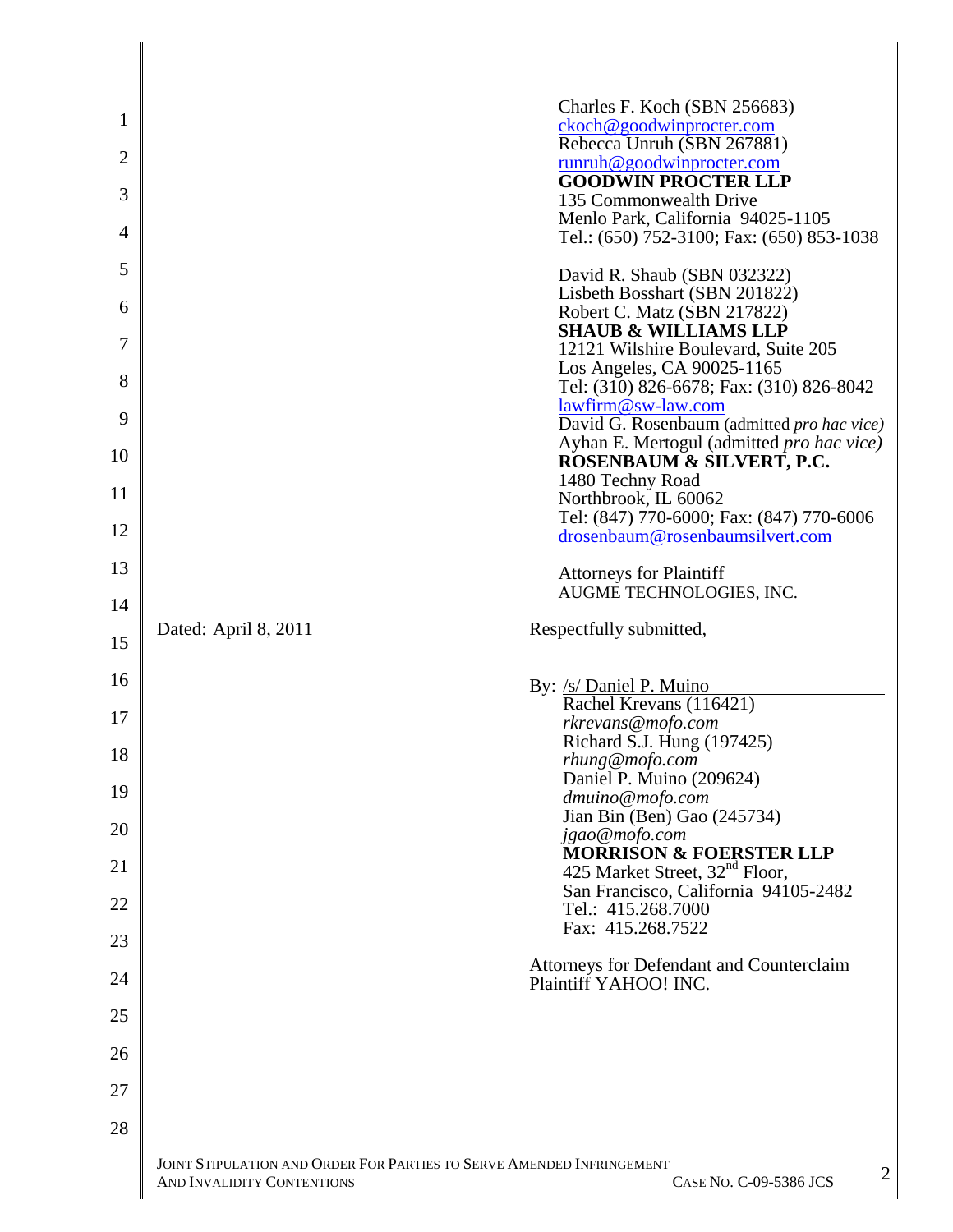